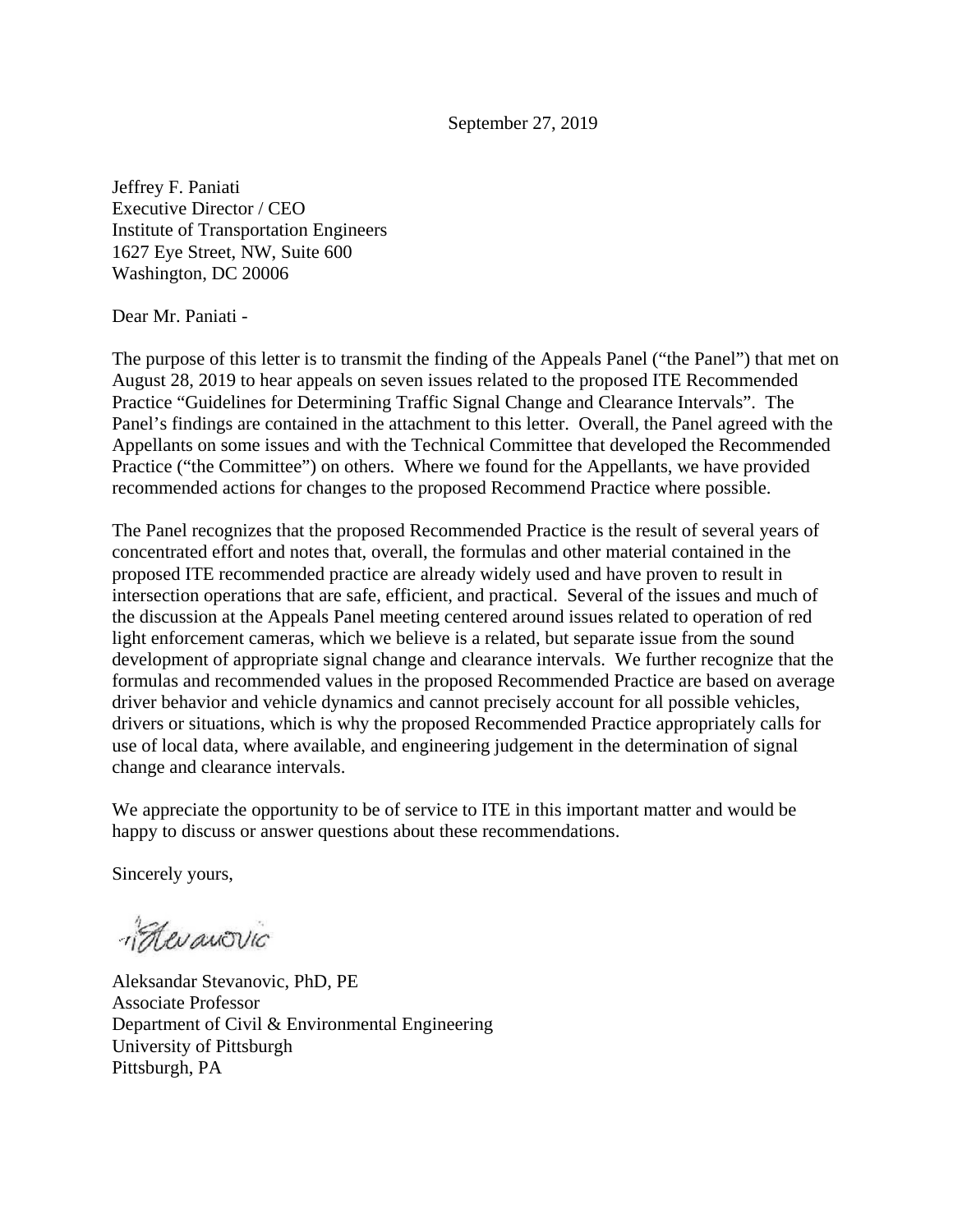El Sinaglik

Edward Smaglik, PhD, PE Associate Professor Civil and Environmental Engineering<br>Northern Arizona University Flagstaff, AZ

Gary Piotrowicz, PE, PTOE Deputy Managing Director / County Highway Engineer Road Commission for Oakland County Beverly Hills, MI

Attachments – Appeals Panel Findings

cc: Bruce Belmore (ITE International President) Jeff Lindley (ITE staff) Douglas Noble (ITE staff)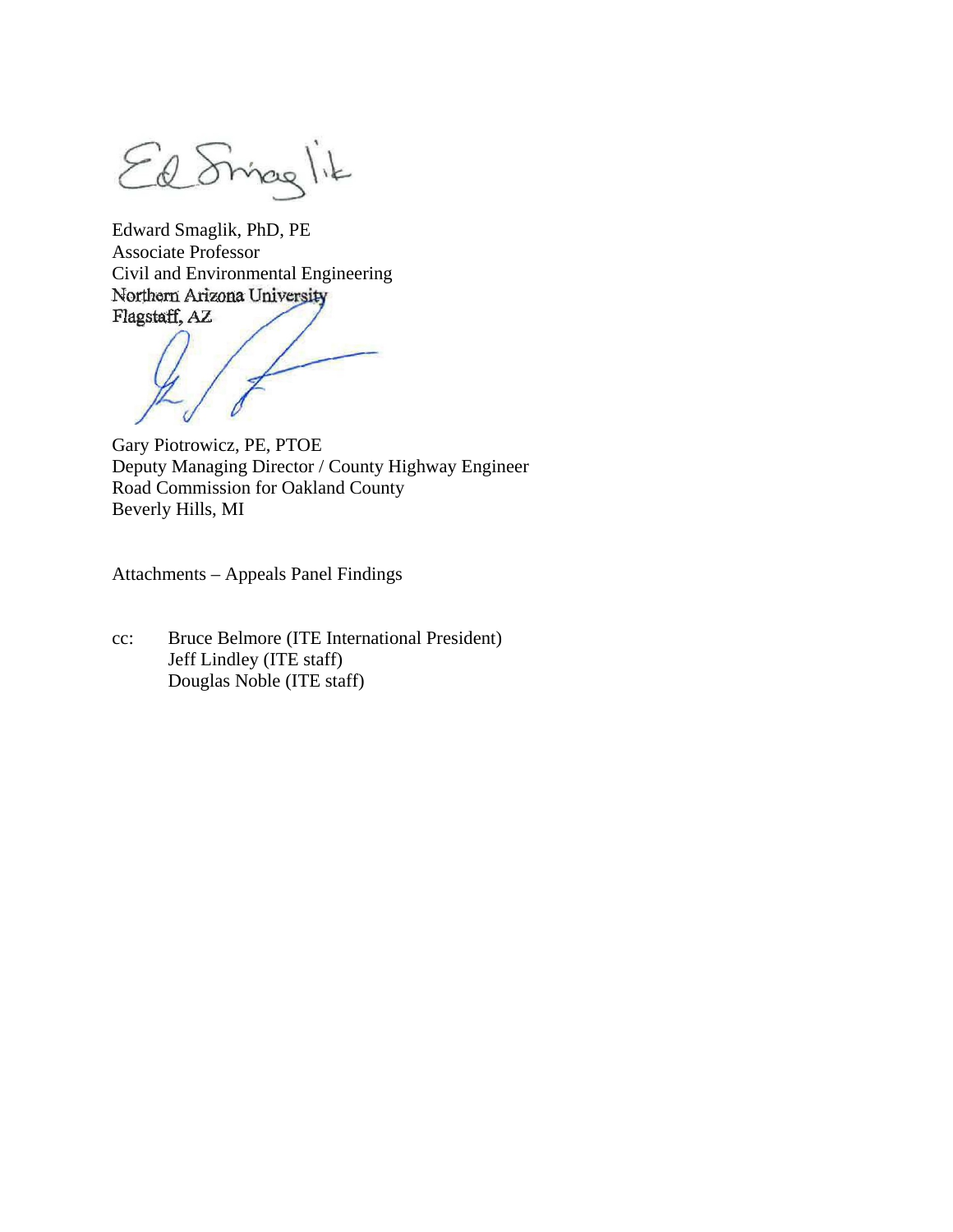## **Appeals Panel Decisions on Specific Issues**

#### **Item No. 1: Application to Turning Movements**

**Recommendation**: The Panel finds for the Appellants. Evidence presented to the Panel is persuasive that application of the Kinematic Equation to turning movements in the same fashion as for through movements should be reconsidered by ITE.

*Justification*: The Panel believes that the Appellants introduced enough evidence to establish the case that the existing Kinematic Equation does not fully cover several dilemma-zone situations for left-turn and right-turn movements. However, the issue is quite complex and the changes to the Recommended Practice recommended by the Appellants to address this issue raise practicality and implementability concerns. Therefore, a recommended solution is not offered as this is beyond the scope of the Panel's responsibilities. The Panel suggests that this item be properly reconsidered by ITE. The resulting Recommended Practice should not stipulate 'onesize-fits-all' type of solution for this problem but rather recognize needs of diverse users and operational conditions.

### **Item No. 2: Estimated Value of Turning Movement Approach Speed**

**Recommendation**: The Panel finds for the Appellant. The Panel recommends that ITE review and adopt (not necessarily verbatim but a version of a similar meaning) the text recommended by the Appellant (attached) in Section 2.14 "Left-Turn Movements" (page 34) and Section 3.6 "Application for Turning Movements Protected Left-Turn and Right-Turn Applications" (page 50).

*Justification*: The Panel believes that the stipulations recommended by the Appellant provide more flexibility for estimation of the Turning Movement Approach Speed than the current version of the Recommended Practice. The Panel believes that a Recommended Practice that includes multiple ways to estimate the Turning Movement Approach Speed will better serve a variety of users with different operational and geometric roadway characteristics.

## **Item No. 3: Estimate of Thru Movement Approach Speed**

**Recommendation**: The Panel finds for the Committee. No further action is required on this item.

*Justification*: The current Recommended Practice states that the use of SL+7 may be used to estimate and substitute for 85<sup>th</sup> percentile speed if data is unavailable and a speed study is not conducted and covers all Speed Limits except 25mph. The Appeals Panel believes that this is a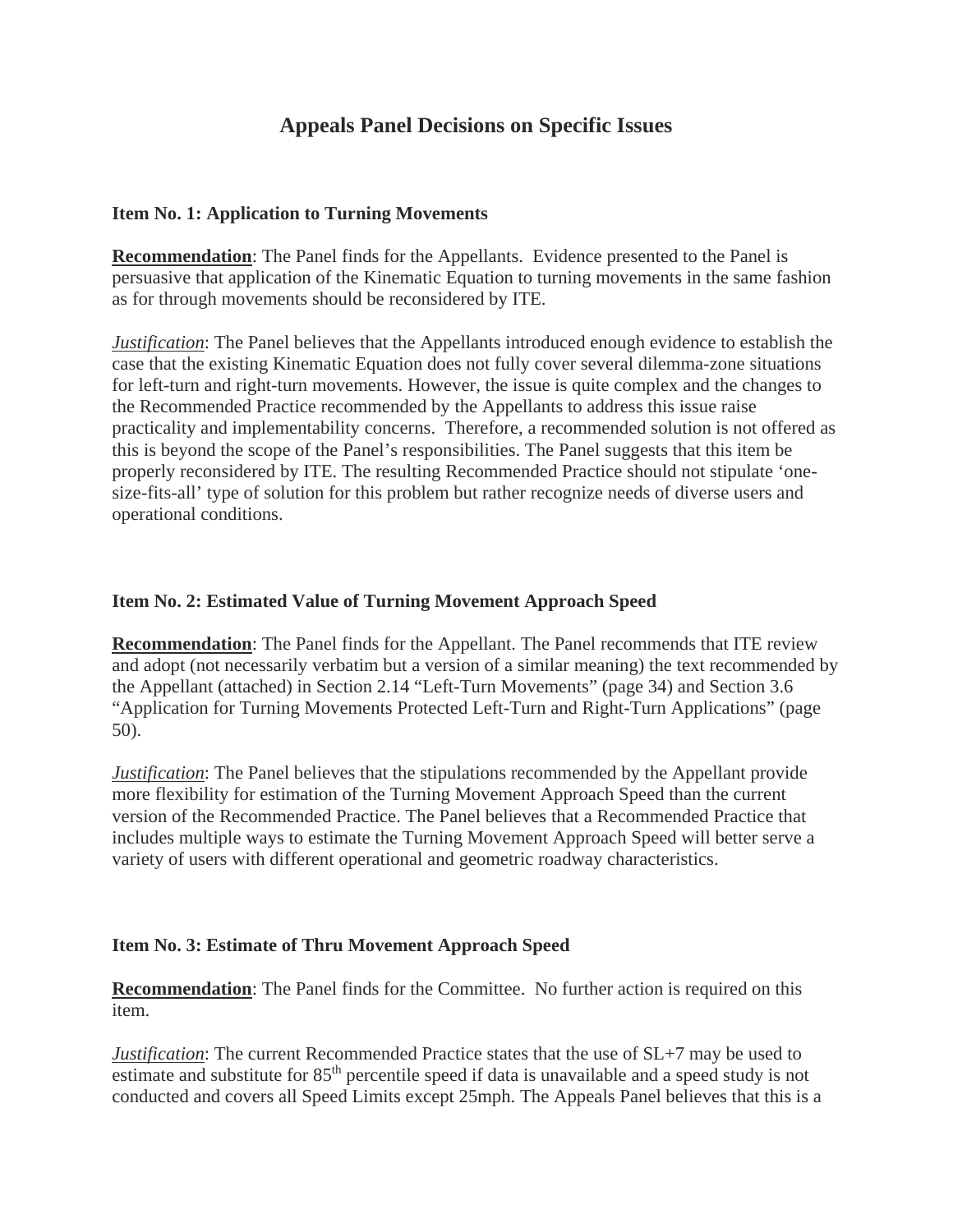reasonable Recommended Practice, and does not recommend adjusting the language to identify different conditions for different Speed Limits. Operating agencies are free to adjust this Recommended Practice as they see fit for local conditions.

#### **Item No. 4: Enforcement Tolerances**

**Recommendation**: The Panel finds for the Committee. The Panel does not believe a specific enforcement tolerance should be provided in the Recommended Practice as there is inadequate research to support a specific number. The Panel does, however, recommend that ITE place stronger language in the Recommended Practice that clearance intervals calculated using the Recommended Practices in the document should not be used to determine red light violations using red light enforcement cameras with zero tolerance.

*Justification*: The Recommended Practice is not intended to declare, at a snap shot in time, if a vehicle "has violated the red signal" and the use of this document and red light running enforcement should be at best loosely connected. Change intervals should be developed using variables that reflect average people and vehicles. Research has shown that using those values in the ITE formula reduces crashes while providing reasonable mobility. Change intervals are not designed to directly correlate with the exact requirements of red light cameras. Separate guidance on specific enforcement tolerances should be provided based on further study and research, not included as part of the Recommended Practice.

## **Item No. 5: DeGazis Quotation and Use of "Deceleration Rate" Term**

**Recommendation**: The Panel finds for both the Appellant and the Committee. The Panel recommends that ITE drop the term 'rate' from 'deceleration rate' when used in the Recommended Practice. No action is recommended on the DeGazis quotation.

*Justification*: The use of 'deceleration rate' is misleading and technically incorrect; as such, the Panel believes the word 'rate' should be dropped when used in this context in the Recommended Practice. Regarding the DeGazis quotation, a clear and compelling case for changing the use of this quotation was not made be the Appellant.

#### **Item No. 6: Definition of Intersection Width**

**Recommendation**: The Panel finds for the Committee. The Panel does not recommend any change to the Recommended Practice regarding how to determine intersection width.

*Justification*: When factoring in the length of the vehicle, in most cases, this will extend the width of the intersection past the crosswalk. The appellant is requesting that intersection width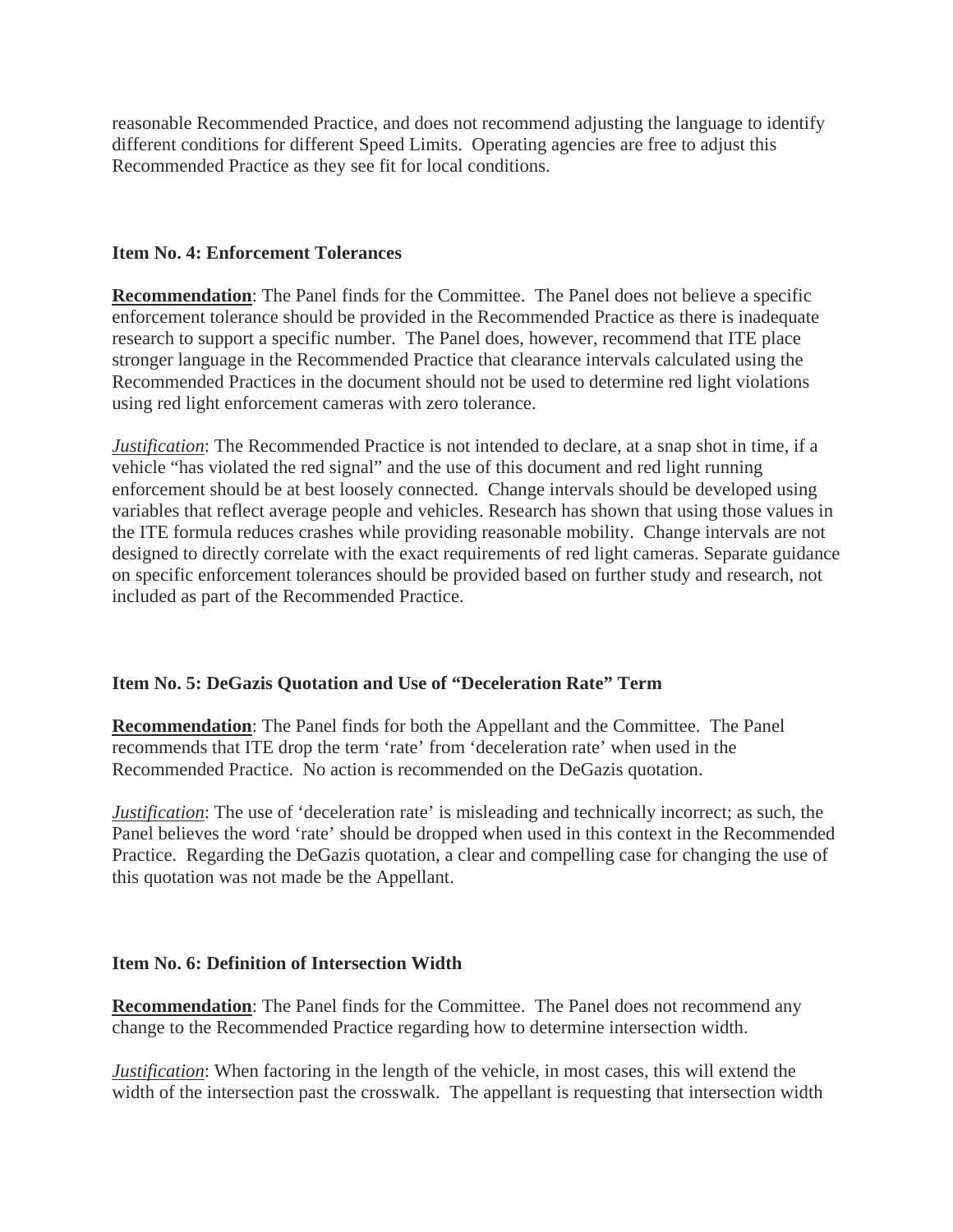extend to the far side of the crosswalk on the far side of the intersection. The Recommended Practice specifically allows the change requested by the Appellant at the discretion of the operating agency. There is no research to support making the Appellants request the standard for all intersections.

### **Item No. 7: Minimum Value of Red Clearance Interval**

**Recommendation**: The Panel finds for the Appellant.

*Justification*: Because the recommended lower bound of 1.0 seconds for red clearance was not based on a mathematic or kinematic process, nor is any justification noted in the proposed Recommended Practice, the Panel believes that there should be no recommended lower bound for red clearance.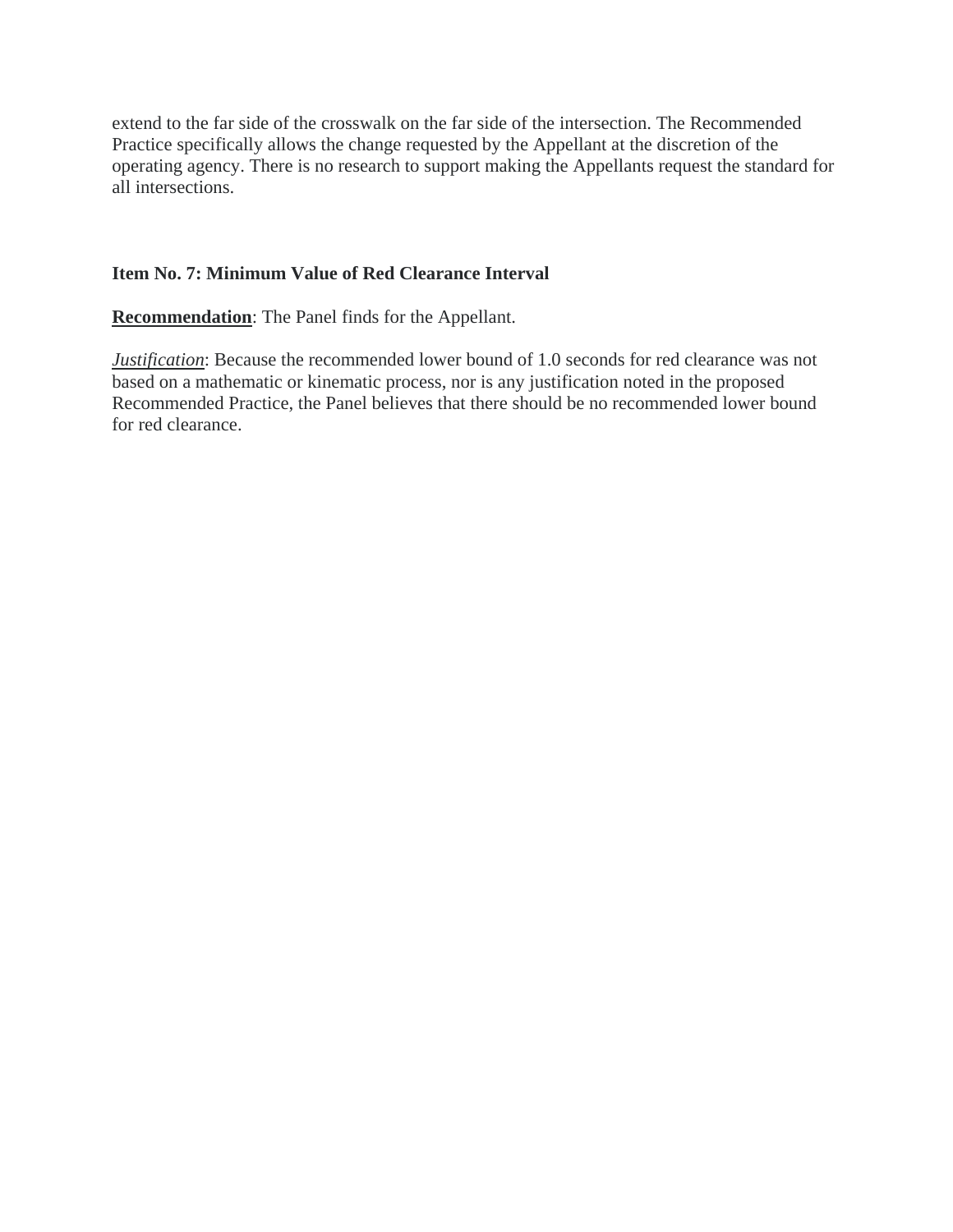# **ITE Proposed Recommended Practice, "Guidelines for Determining Traffic Signal Change and Clearance Intervals" Text changes related to Issue 2**

#### **2.14 Left-Turn and Right-Turn Movements** (pg 34)

#### **Recommendation**

…The preferred method for representing approach speed for the yellow change interval for protected left and right turns is to use the 85th percentile approach speed for turning vehicles as measured by a speed survey. This value should not be less than the posted speed limit unless a speed survey indicates a maximum approach speed in the turn lane less than the posted speed limit, in which case this maximum measured approach speed may be used if fully documented. The 85th percentile approach speed should be measured upstream of the intersection at the critical distance calculated for through movement vehicles or immediately upstream of the opening of the turn lane, whichever is closer. If the 85th percentile approach speed for the left-turn or right turn movement is unavailable and a speed study has not been conducted, the posted speed limit should be used 85th percentile approach speed for turning movements may be estimated and substituted for V85 as the speed limit minus 5 mph (8 km/h) by the following equation for calculating the yellow change interval. interval:

V85E (turn) = SL - 5 (U.S. units) (35)

Where: V85E = estimated 85th percentile speed (mph); and SL = posted speed limit (mph).

 $V85$  (turn) = SL - 8 (Metric units) (36)

-Where: V85E = estimated 5th percentile speed (km/h); and SL = posted speed limit (km/h).

### **3.6 Application for Turning Movements Protected Left-Turn and Right-Turn Applications** (page 50)

#### **85th Percentile Approach Speed, V85**

The approach speed for the yellow change interval is the 85th percentile approach speed for leftturning and right-turning vehicles as determined under free-flow conditions, if known or as determined by a speed study. This value should not be less than the posted speed limit unless a speed survey indicates a maximum approach speed in the turn lane less than the posted speed limit, in which case this maximum measured approach speed may be used if fully documented. The 85th percentile approach speed should be measured on the intersection approach, at the critical distance calculated for through movement vehicles or immediately upstream of the opening of the turn lane, whichever is closer. If the 85th percentile approach speed for the turning movement is unavailable